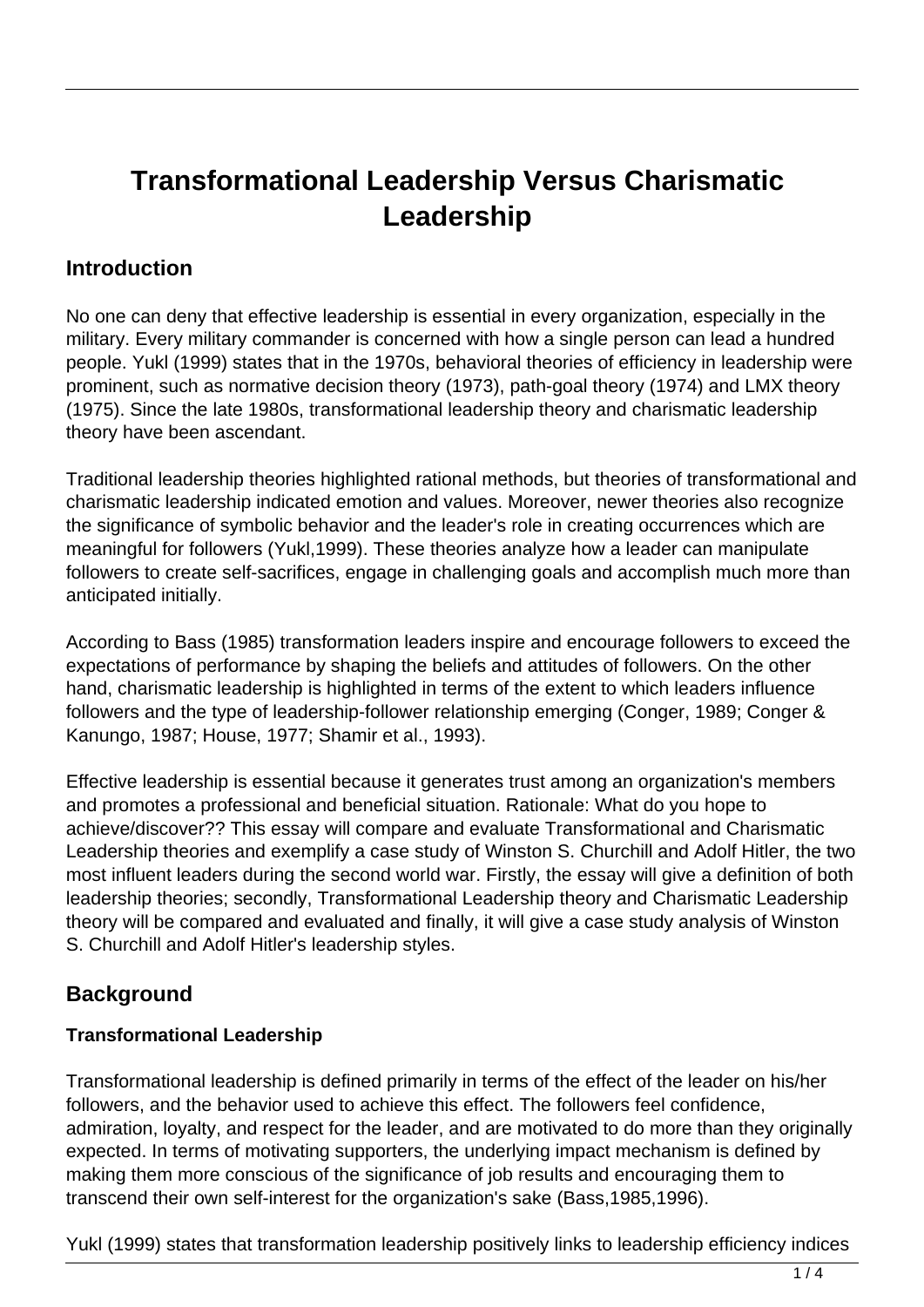such as subordinate satisfaction, motivation and efficiency. In a meta-analytical review of 39 studies using the multifactor leadership questionnaire by Lowe, Kroeck, and Sivasubramaniam (1996), it was discovered that subordinate satisfaction and performance were favorably associated with essential components of transformation leadership.

However, several authors have observed the possibility that transformative leadership may have negative results for followers or organization. Harrison (1987) argues that followers can convert to such a significant degree of emotional participation in the job that extended stress 'burns out' over time. Individual leaders may exploit followers to create a high degree of emotional involvement when it is not necessary. Leaders who create robust identification with their subunit and target may enhance member motivation, but there may be excessive competition among various subunits of the organization.

#### **Charismatic leadership**

The theory of charismatic leadership was described in term of the level of leadership influences followers and the form of leadership-follower interaction that arises. Conger and Kanungo (1987,1998) highlight that the key behaviors in this theory articulating an innovative strategic vision, demonstrating sensitivity to the requirements of individuals, demonstrating unconventional behavior, taking personal risks and showing environmental sensitivity (identifying limitations, threats and possibilities).

Most charismatic theories highlight follower attributions to the leader of exceptional qualities. Conger and Kanungo (1987,1998) point out that the attributions are determined collectively by leadership features, subordinates and circumstances. In contrast, Houes (1977) and Shamir and association (1993) have described charismatic leadership in terms of how the leader affects followers' attitudes and motivation, regardless of whether adherents consider the leader to be exceptional.

There is a need for more clarity and consistency in the definition and use of the word charismatic. The most meaningful definition seems to be in terms of charisma attributions to a leader by followers who identify positively with the leader. This definition retains charisma's original meaning and offers a basis for distinguishing between charismatic leadership and transformation leadership.

## **Compare and evaluate**

This table compares characteristics of transformational leadership and charismatic leadership.

#### **Transformational leadership**

- Leader inspires change to get things done through his vision and passion.
- Leader is open to feedback and participation from supporters.
- Vision fulfillment including follower and vision of the leader.
- Transformational leaders may emerge at distinct levels of the organization.
- Behavior targeted at promoting teamwork and sharing aims.

#### **Charismatic leadership**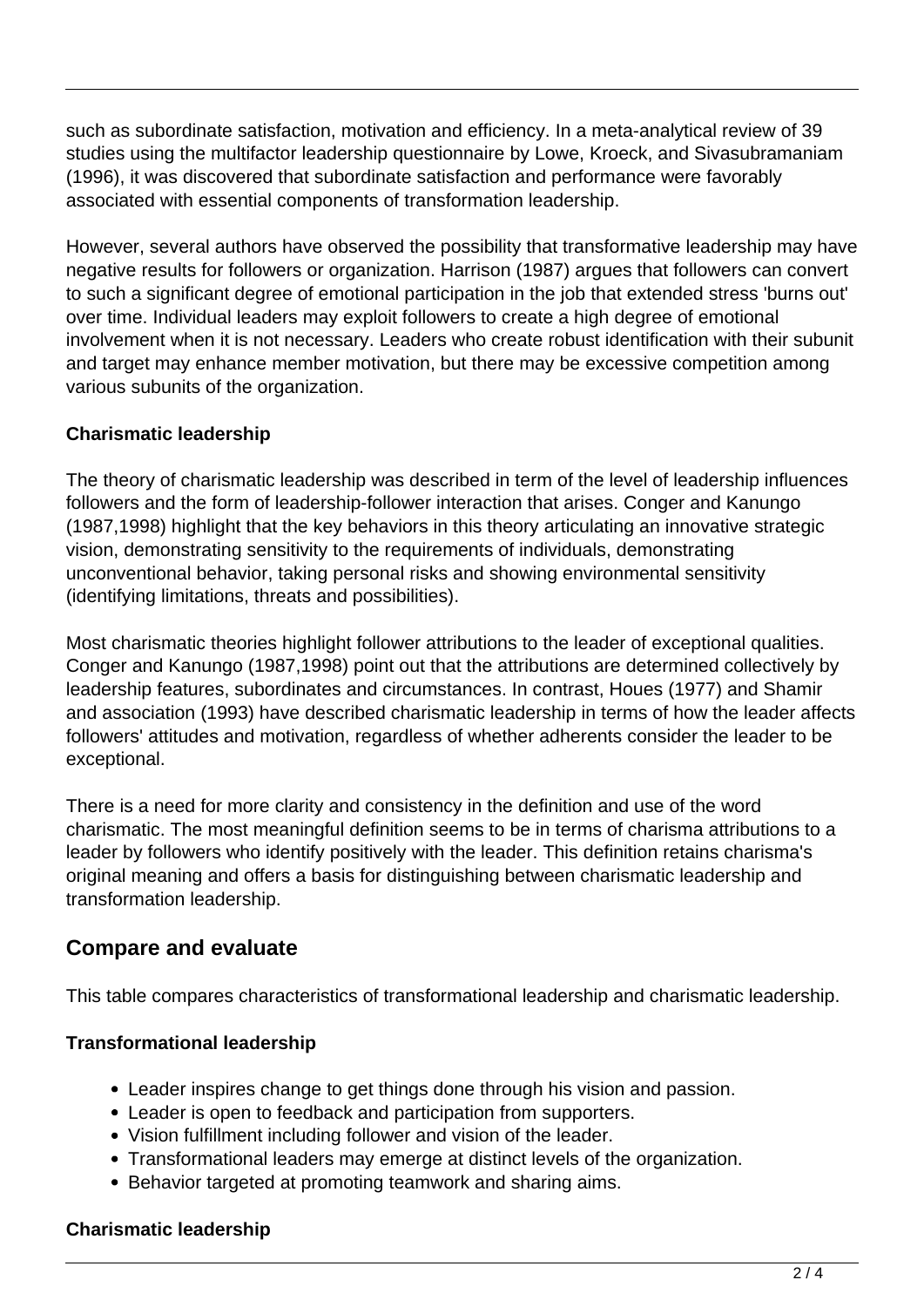- Leader affects followers with the dint of personality and charm.
- Leader is the 'head of the show'.
- Vision fulfillment by exposing followers to the vision of the leader.
- Charismatic leaders are more likely to emerge in crisis situations.
- Behavior targeted at leader-driven golds and promoting followers ' emotions of obedience and dependence.

On the other hand, the most important conceptual issues for transformation and charismatic leadership is how similar and compatible they are. Bass (1985) stated that charisma is an essential element of transformative leadership, but he mentioned that sometimes, a leader could be charismatic without being transformative. However, several writers have indicated that a leader without being charismatic can be transformative. Moreover, some authors even proposed the option that the two kinds of leadership might be incompatible (Yukl, 1999).

The level of the relationship between charismatic and transformational leadership is a conceptual and empirical question. Yukl (1997) propose that there is little reason to expect that transformational leadership's core behaviors will automatically result in charisma attributed. Indeed, the development and empowerment of behaviors connected with transformation leadership appear to make it less likely that followers will attribute exceptional characteristics to the leader. The more successful the leader is in developing and empowering followers, the less dependent for future advice and inspiration they will be on the leader. Some uncommon facilitating circumstances seem to be essential for the attribution of exceptional skills by a significant proportion of followers. For example, an uncommon situation that can only be exploited by the leader. Furthermore, the leader may also need to participate in certain behaviors which are not considered transformational such as impression management, radical change advocacy and uses of chancy non-traditional behaviors to promote change.

When charisma attributions happen for a transformation leader, it is unlikely that they will continue for a long time without the leader sustaining circumstances and active attempts to preserve a heroic picture. For example, a leader who helped the organization deal with a severe crisis or attained an important goal that was not considered initially possible. Followers may regard the leader as a hero with outstanding ability, but charisma attributions are likely to dissipate as a result of evolving conditions and the leaders' attempts to discourage them such as crediting team success, sharing the unique knowledge, avoiding the limelight and increasing influence. If so, the followers will still have great respect for the leader, but charisma and intensive personal identification will not be attributed (Yukl,1997).

## **Winston S. Churchill**

During the 1940s and 1950s, Winston Churchill exhibited essential leadership abilities during his reign as Britain's prime minister. Lim (2015) highlights that Winston Churchill depicted several charismatic and transformational leader's characteristics, traits and behaviors. His charismatic characteristics of leadership empowered him to embrace a vision and focus on the larger image that permitted him to claim victory for his country. Churchill was able to perform his missions democratically and not as a dictator of totalitarianism. To be an incredible leader, he needs to have strong communication skills. When most of Britain was in desperation, he excelled and encouraged individuals to have faith in him through his inspiring speeches.